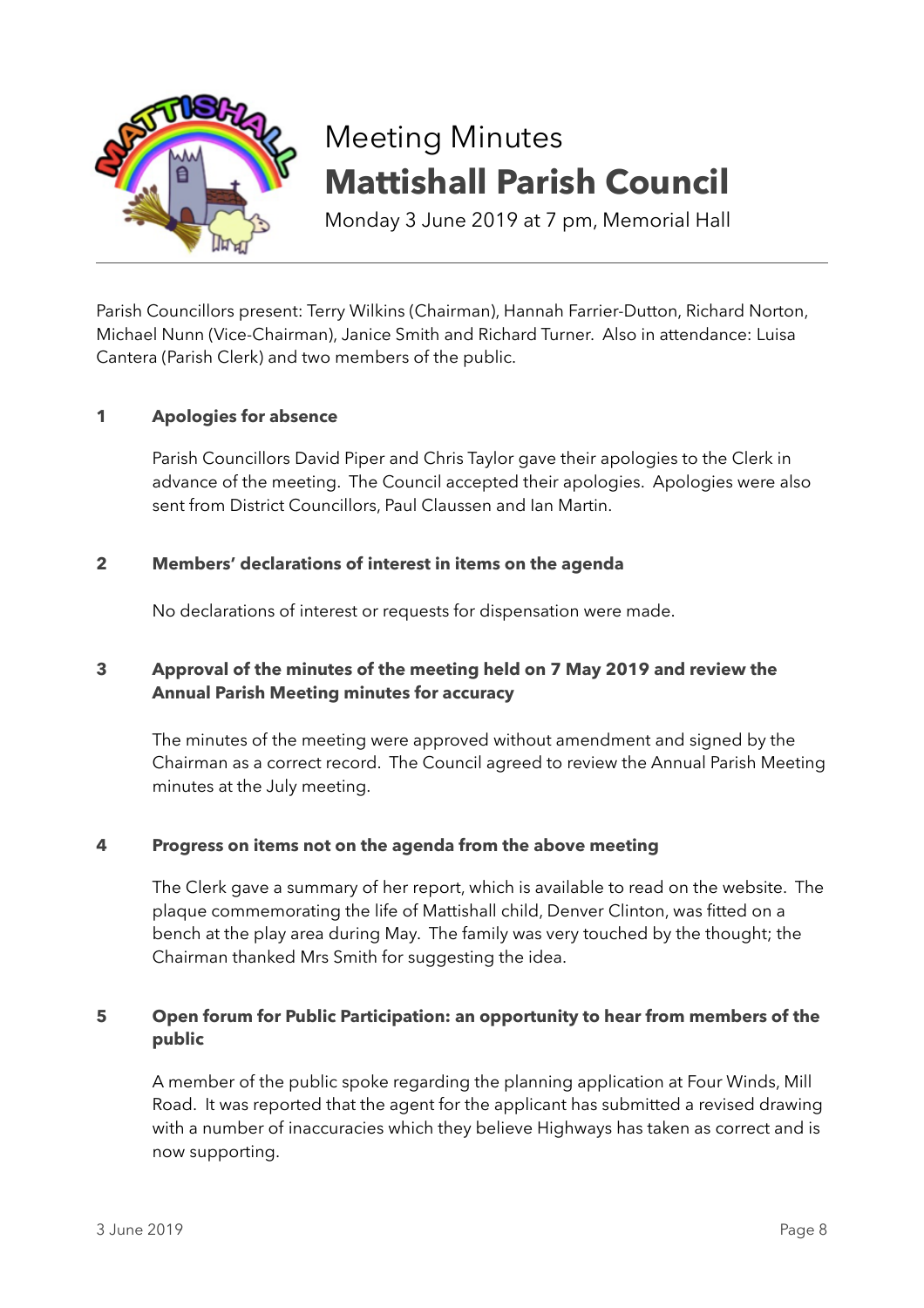# **6 Speaker: Toni Catt, Locality Manager at Norfolk County Council Library/ Information Service**

Ms Catt asked spoke about the changes to the local library services. Dereham Library now has a number of activities, such as bounce and rhyme, IT support and an arthritis support group. It is open 69 hours a week including Sundays. The mobile library service, which visited Mattishall twice monthly, now visits once every 4 weeks on a Wednesday. Details will be provided in the next village newsletter, noticeboards and website to signpost local people to library information online.

# **7 Planning matters**

- 7.1 **Results of applications (decisions taken by Breckland Council)** There were no results to report.
- 7.2 **Report and recommendations on planning applications from the Delivery and Monitoring Group (DMG) -** Comments will be sent to Breckland Council on the following applications:

3PL/2019/0248/F - Feet First Clinic, 38 Dereham Road - Proposed installation of 3 windows within an existing commercial premises: No objection.

3PL/2019/0375/F - Land adjacent Four Winds, Mill Road - Erection of 3 detached dwellings and garages - site plan amended in line with initial highways comments: In addition to its previous objections, the Parish Council is aware that objections have been raised as to the accuracy of the applicant's submission. The Parish Council trusts that this will be properly investigated and if necessary revised plans will be available for further comment.

3PL/2019/0530/VAR - Walnut Tree Farm, Mill Road - Variation of condition no 12 on 3PL/2018/0861/F - Remove requirement for a passing place - Application now withdrawn.

# **8 Updates from individual council members (for information only)**

## 8.1 **A47 dualling**

Mr Nunn explained that the last meeting of the A47 dualling group was around 20 months ago although there is a meeting planned to take place towards the end of June. Current key issues are to retain the current A47 road for buses and emergency vehicles and to be clear about access onto the A47, as many of the current entries/exits will be closed on the new dualled road.

## 8.2 **SAM2 (speed awareness messaging sign)**

The sign was turned around on 1 June. The highest speed recorded was 75 mph at 12.15 pm (with three others at 75 mph). There were 52,000 movements, 94 vehicles doing over 50 mph in a 40 mph area. The next location will be Back Lane.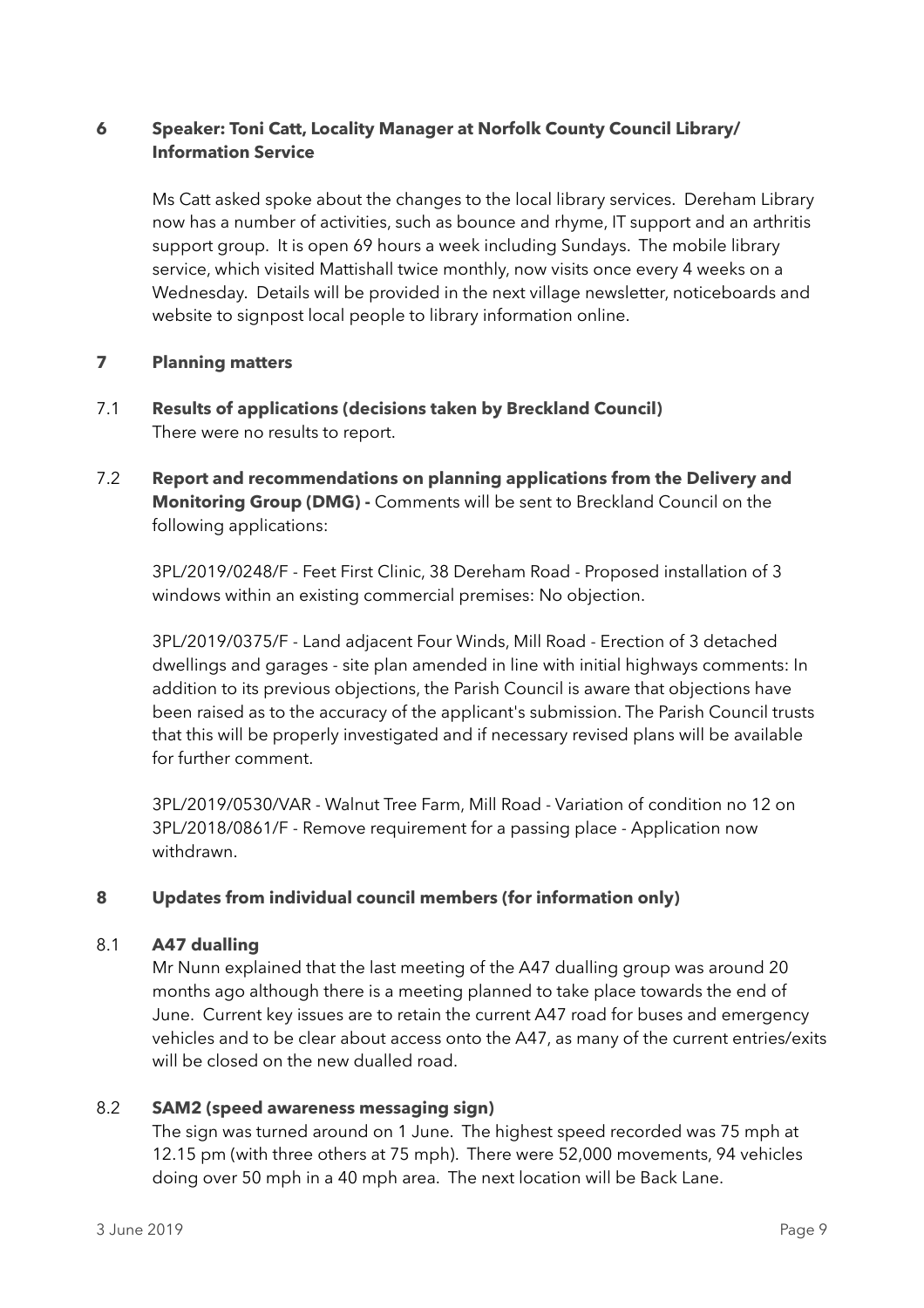#### 8.3 **Youth club**

Mr Nunn reported that there were just 7 attendees last Friday but the lower number was due to it being the beginning of half-term week. The children have been enjoying playing sport outside. All is going well.

#### 8.4 **Visit to the Norfolk Record Office**

Mrs Smith reported that she visited the Norfolk Record Office with the Clerk in April to look into when the cemetery and allotments came into Parish Council's ownership. They looked at the very first set of minutes from 4 December 1894 up to 1898. It was fascinating reading, although slow as the elaborate handwriting was difficult to read in places. The main topics of conversation were the cemetery and allotments but transfer of ownership did not appear to be during that period. The Council said it was happy for Mrs Smith and Clerk to return later in the Summer to continue their research.

## **9 Footballs hitting cars at Old School Green due to children playing football**

The Chairman spoke to Mr Rockliff of the Barlow Charity to ask for his view on whether a no ball games sign on the village green might be the best solution. He reported that a resident was concerned that balls would hit cars but as yet they had not damaged cars. A suggestion was made to have a goal post on the other side of the green but it was dismissed due it not being a big enough area to encourage football being played. There is a residents' meeting in July so it was agreed to leave discussion until after this meeting. The Barlow Charity will report back.

## **10 Preparations for Norfolk Day and agreement of an event budget**

Mrs Farrier-Dutton summarised a recent working group meeting to prepare for Norfolk Day. Plans are progressing well. Several items need to be purchased for the event, such as a tug of war rope, egg and spoon race items and sacks for the sack race. The Council **RESOLVED** to agree a budget of £250, £100 of which would come from the outdoor sports and play fund.

## **11 Discussion on email received regarding Mattishall's public rights of way**

It was agreed to defer this item to the July meeting due to Mr Taylor's absence, who has some knowledge of local footpaths.

## **12 Discussion on a proposal for the Probation Service to undertake maintenance work at the cemetery**

The Clerk explained that she had met with a Probation Officer to discuss whether the Probation Service can tackle some tasks at the cemetery, such as painting the railings and gate, gardening, repainting the bench and removing excess soil. There is no charge to the Parish Council but there are some costs to consider: paint and brushes (for painting railings), skip hire (for the soil), hire of a portaloo for 2 weeks and light refreshments for the workers. A team from the Probation Service has visited the cemetery before and worked successfully on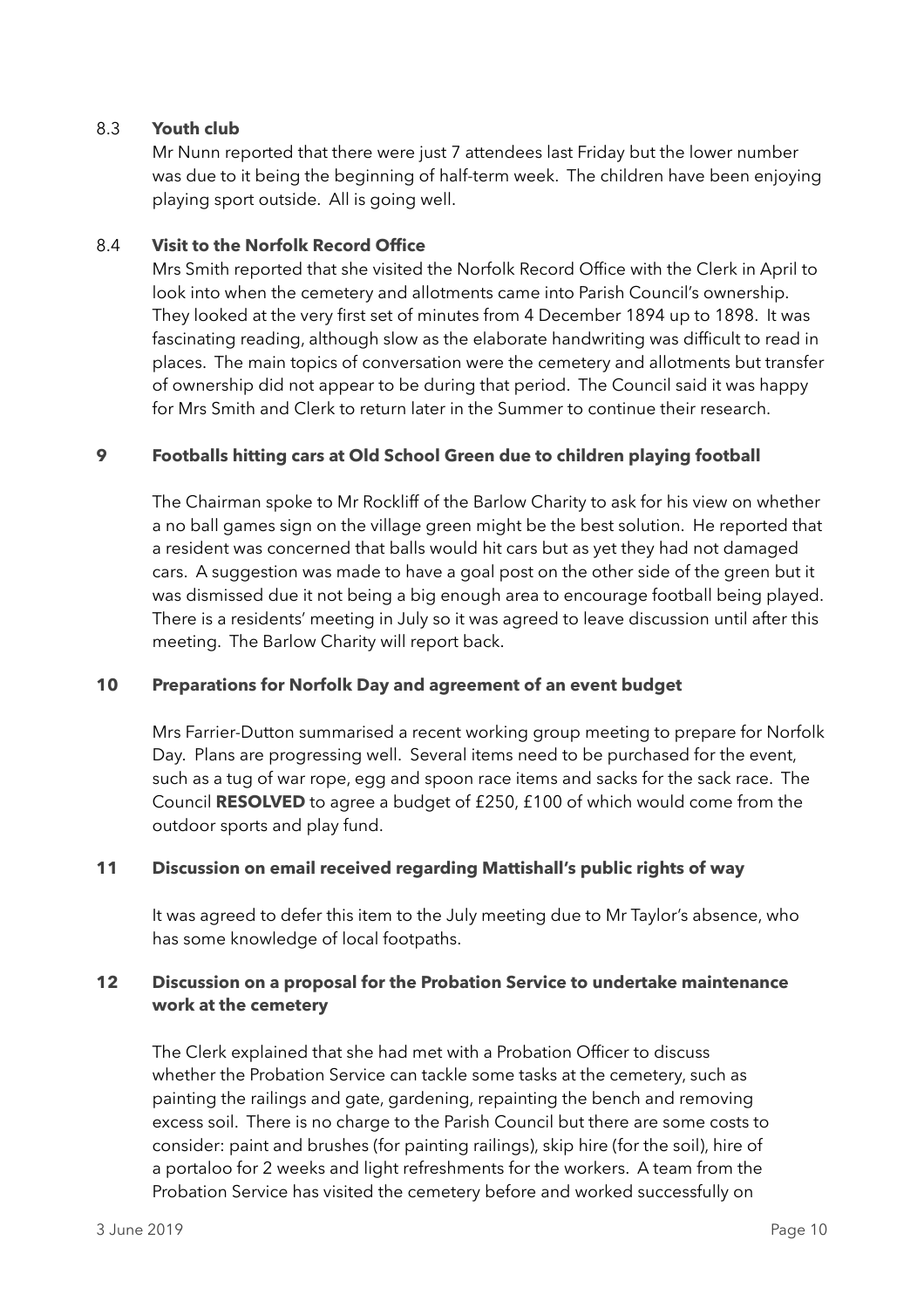various similar tasks. The Parish Council will need to complete a service level agreement and confirm that relevant insurance is in place. The Council **RESOLVED** to work with the Probation Service on the cemetery project.

## **13 Trees and hedges**

- 13.1 **Discussion on the tree preservation orders proposed for the primary school** Further information has been received since the May meeting relating to the location of the trees in the school grounds. The Council **RESOLVED** to support the proposed tree preservation order.
- 13.2 **Discussion on how to address hedges overgrowing pavements** Some reports have been received by the Clerk of hedges overgrowing pavements in the village. A reminder will go in the village newsletter to ask householders to trim their hedges.

# **14 Finance**

14.1 **Receipt of the Internal Auditor's report and consideration of recommendations**  The Clerk presented the Internal Auditor's report. He wrote that the systems and processes used were excellent and indicated an extremely well-run parish council. Many of the assets listed will have a finite lifespan and he recommends that some work is done to try to establish the amount of funding that may be required in the future to replace items as they wear out or become unfit for purpose. The Clerk plans to review the assets later in the summer.

# 14.2 **Approval of the Annual Governance Statement in the 2018-19 Annual Governance Annual Return (AGAR)**

The Chairman read out the statements in the Annual Governance section of the Annual Return requiring councillors to respond to each statement. The Council **RESOLVED** to approve the Annual Governance Statement.

## 14.3 **Approval of the Statement of Accounts in the 2018-19 AGAR**

The Clerk read out the figures in the Accounting Statement. The Council **RESOLVED** to approve the Statement of Accounts. The Chairman and the Clerk signed the AGAR on behalf of the Council.

14.4 **Appointment of a councillor as Internal Audit Control Officer for the coming year**  A councillor checks the finances quarterly having access to all of the financial records. The Council **RESOLVED** to appoint Mr Turner for the year to May 2020 as Internal Audit Control Officer.

# 14.5 **Consideration of any grant requests**

The Council had received one request from Scottie's Little Soldiers. It was agreed to mention in the next newsletter that grants can be applied for from village organisations, and that it will consider all requests received at the September meeting.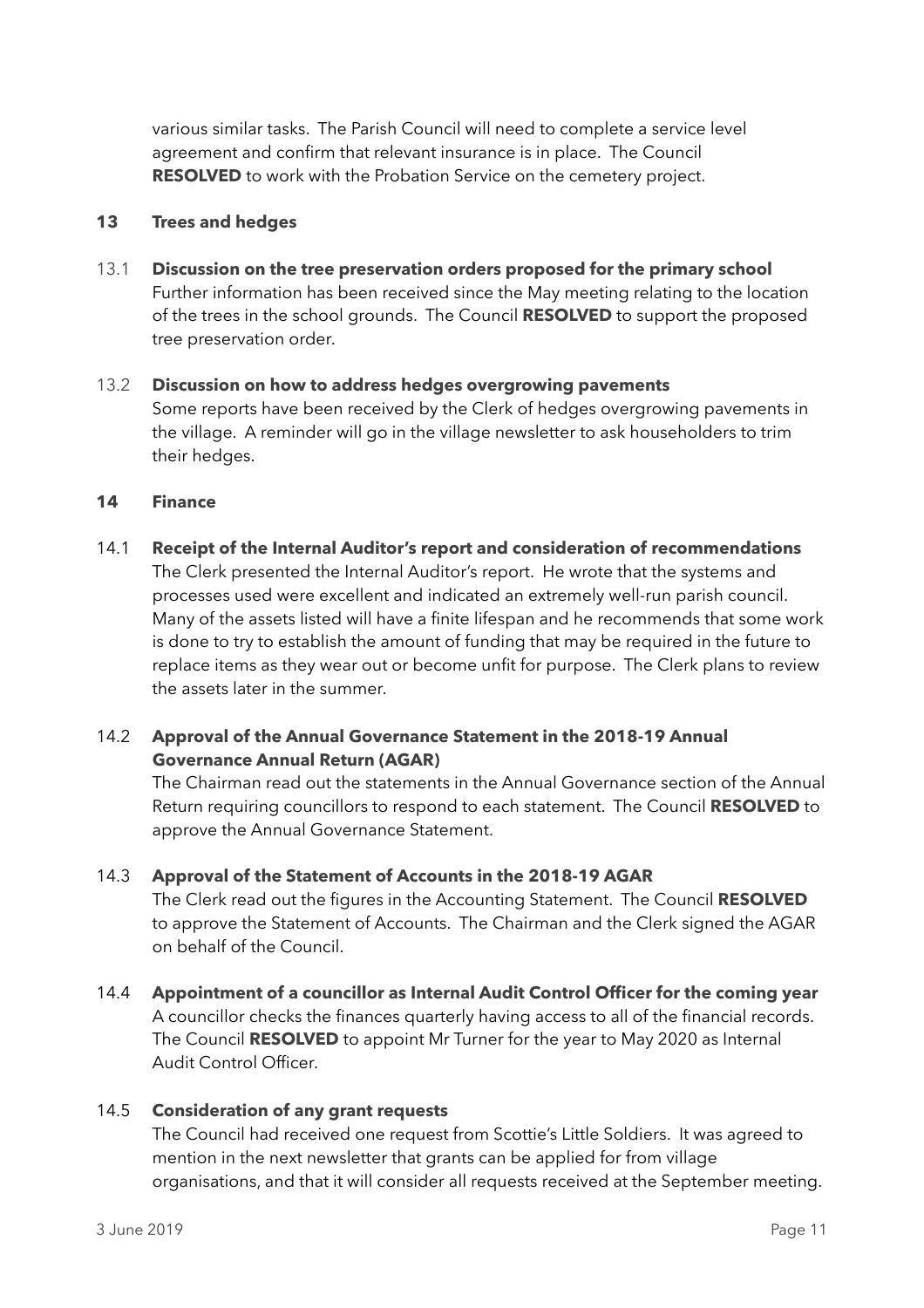# 14.6 **Approval of a grant to Mattishall Cricket Club from the outdoor sport and play fund**

The original grant of £889.33 awarded in March 2018 has been distributed as follows: £341.36 (excl VAT) for youth club sports equipment and £100 towards Norfolk Day activities (items described in item 10 above). The Council **RESOLVED** to award the remainder of the fund [£447.97] to Mattishall Cricket Club towards improvements to the outdoor nets and a line marking machine.

## 14.7 **Agreement of the insurance renewal with Norris & Fisher** The Council **RESOLVED** to approve the insurance policy renewal.

14.8 **Approval of chairmanship training for the Chairman and Vice-Chairman** The Council **RESOLVED** to approve the chairmanship training to be held in July.

## 14.9 **Payment of accounts list**

The Council **RESOLVED** to approve the payments list (refer to final page).

The Chairman proposed that Standing Orders were suspended to allow the meeting to continue beyond the 2.5 hour limit. Councillors present agreed.

#### **15 Discussion on the Parish Council's social media presence**

Mrs Farrier-Dutton explained how she feels social media is probably the best way to reach many villagers with information about the parish council's activities, such as village events. Facebook and Twitter were discussed as two possible options. The Council **RESOLVED** to set up a Facebook page. Mrs Farrier-Dutton and the Clerk will work together on this.

## **16 Consideration of the co-option of a new councillor to fill a vacancy**

Two villagers had put themselves forward to join the Parish Council. On a vote, Mr Graham Clarke was chosen to join the Council with immediate effect. The Clerk will meet with him for an induction and book him onto training.

#### **17 Correspondence**

The correspondence was available for councillors to read.

#### **18 Items for the next meeting agenda (Monday 1 July 2019)**

Public rights of way, a decision on whether to have an August meeting, review of the Annual Parish Meeting minutes, Norfolk Day, and reports on the Norwich western link will feature on the July agenda.

The Chairman closed the meeting at 9.43 pm.